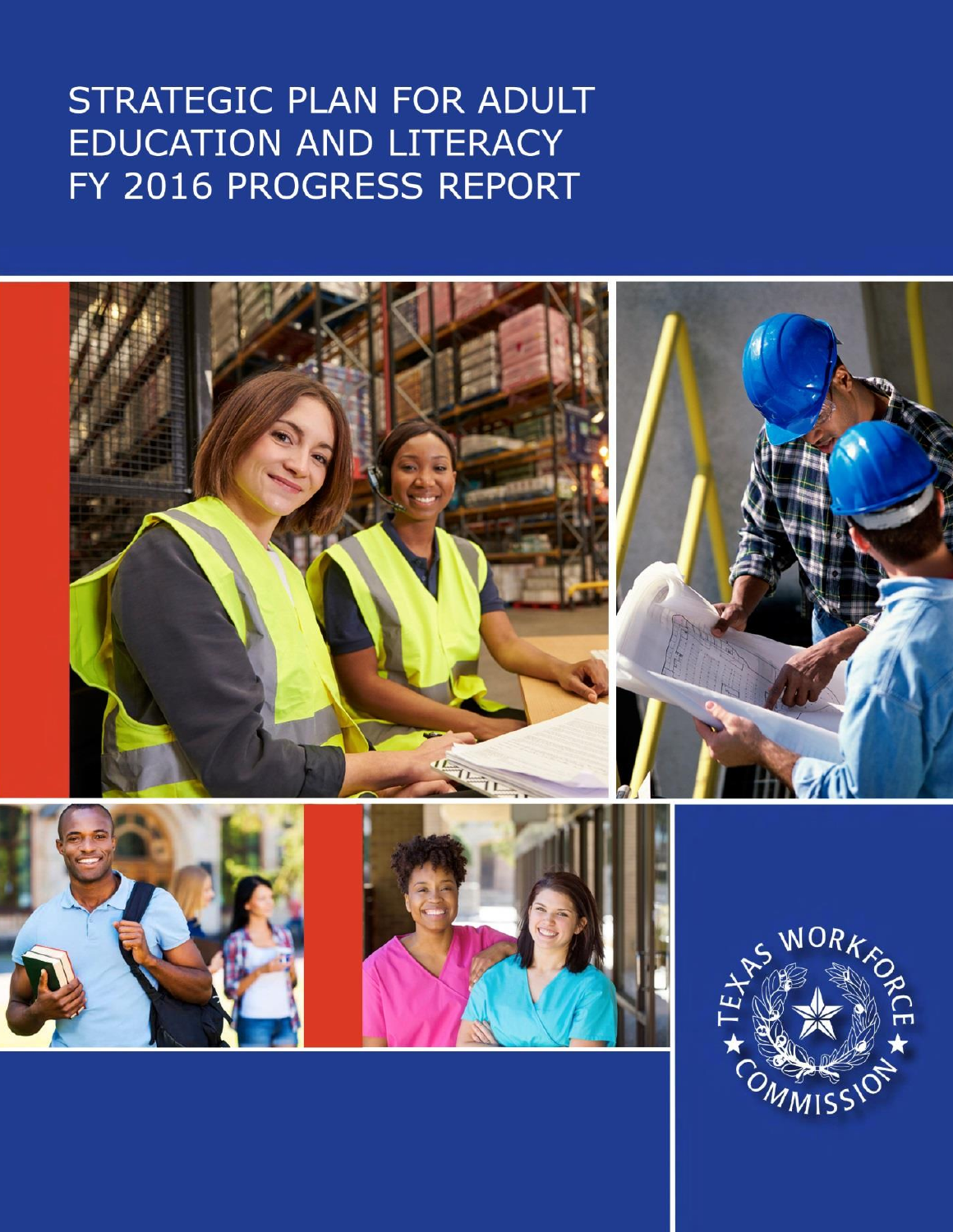# **Table of Contents**

| Strategy 1: Increase Workforce, Secondary, and Postsecondary Education and Training Outcomes  5 |  |
|-------------------------------------------------------------------------------------------------|--|
| Strategy 2: Address Demand-To Implement Strategies That Address Projected Demand for AEL in     |  |
|                                                                                                 |  |
|                                                                                                 |  |
|                                                                                                 |  |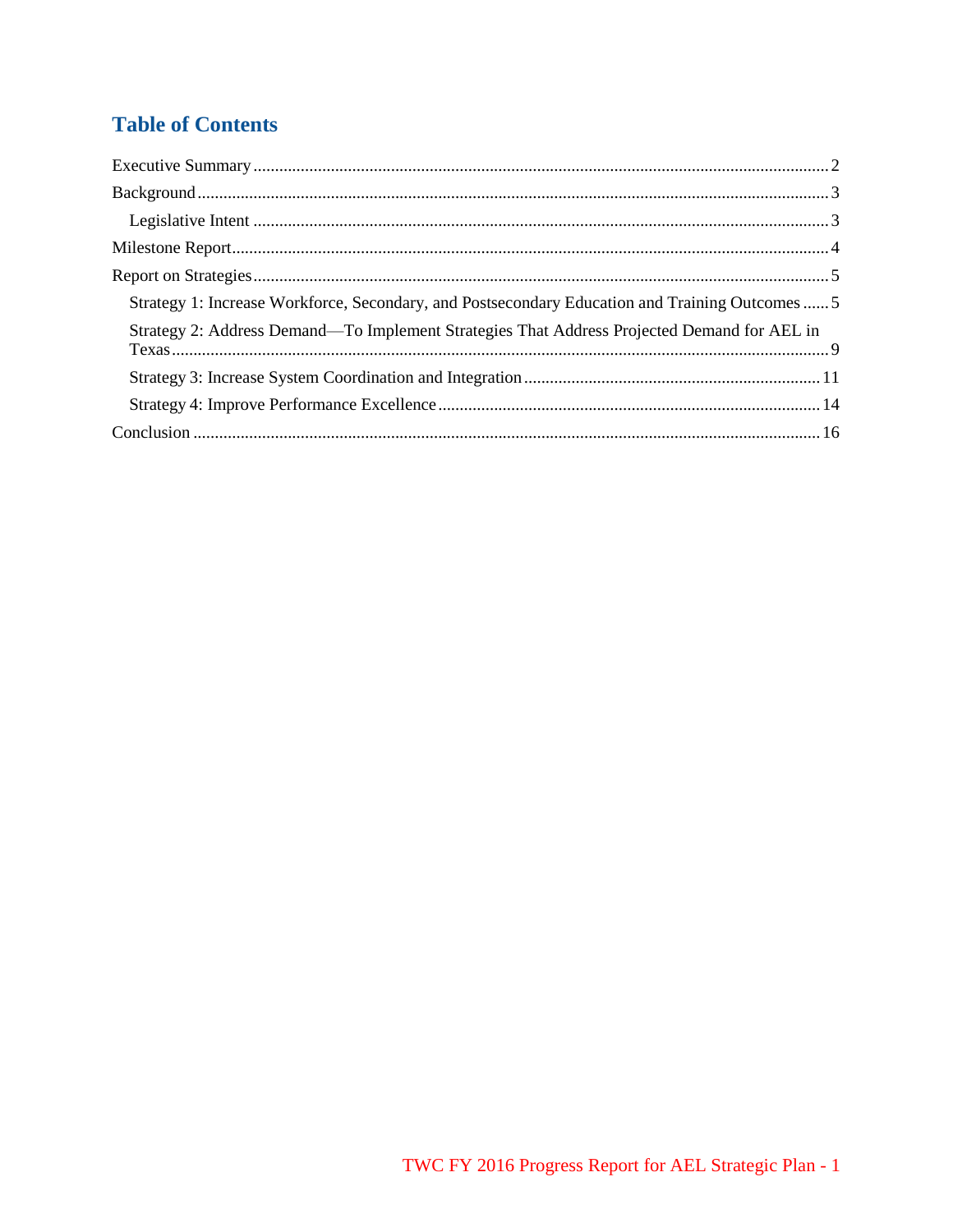## <span id="page-2-0"></span>**Executive Summary**

Texas Adult Education and Literacy (AEL) and Texas Workforce Solutions partners are implementing a system with the goal of increasing employment, postsecondary transition, skills gains, and secondary completions by using demonstrated approaches that fully integrate system services and leverage community partnerships. By doing so, Texas has become a leader in transforming AEL delivery in the United States.

This first-year report on the Texas Workforce Commission (TWC) Strategic Plan for AEL 2015– 2020 (strategic plan) outlines unprecedented progress toward the alignment of program services across workforce and education programs. It describes associated accountability measures that support new opportunities, increase student success, and facilitate transitions to postsecondary education, training, and employment.

Service integration in Texas is creating greater value for AEL students. So far, AEL students have participated in 295 verified career pathways programs statewide. At 4,020 students, Texas is up from 1,551students in 2014–2015 and is 20 percent of the way toward the five-year target of the strategic plan's milestone performance measure of 20,000 students in career pathways programs by 2020. Strong progress is being made through collaborations with the Texas Higher Education Coordinating Board (THECB) to fully integrate AEL within Texas postsecondary education and training systems, and to support the overarching completion goal of the state's higher education strategic plan,  $60x30TX$ . Progress is also being made toward the plan's goal of reducing student debt by offsetting tuition costs for developmental education through AEL services that come at no cost to the student.

The report demonstrates how greater flexibility and innovative service options have helped students achieve their career and postsecondary education and training goals. Strategic plan implementation has leveraged the strength of a larger network of organizations, such as Texas Workforce Solutions, the Texas State Library and Archives Commission, Literacy Texas, and THECB to reach more students and provide greater support and services.

Additionally, the report details how employer partnerships are closing the gap between workers' actual skills and the skills that employers expect. In 2015–2016, over 72 employer-based AEL programs served 1,160 students, using curriculum tailored to meet employer needs, supporting workers' success, safety, and career advancement.

Because workers are working in a strong Texas economy, AEL is committed to ensuring that students can access services at a time and place and in a manner that accommodates their schedules. TWC's three-member Commission (Commission) recognizes that value-added partnerships alone will not expand service delivery and reach new customers, and TWC has made strategic investments in distance learning to support learning that avoids the constraints of the traditional classroom. Furthermore, the report describes the innovative investments in distance learning services implemented under the strategic plan, which have led to an over 100 percent increase in the use of distance learning since the program's 2013–2014 transition to TWC.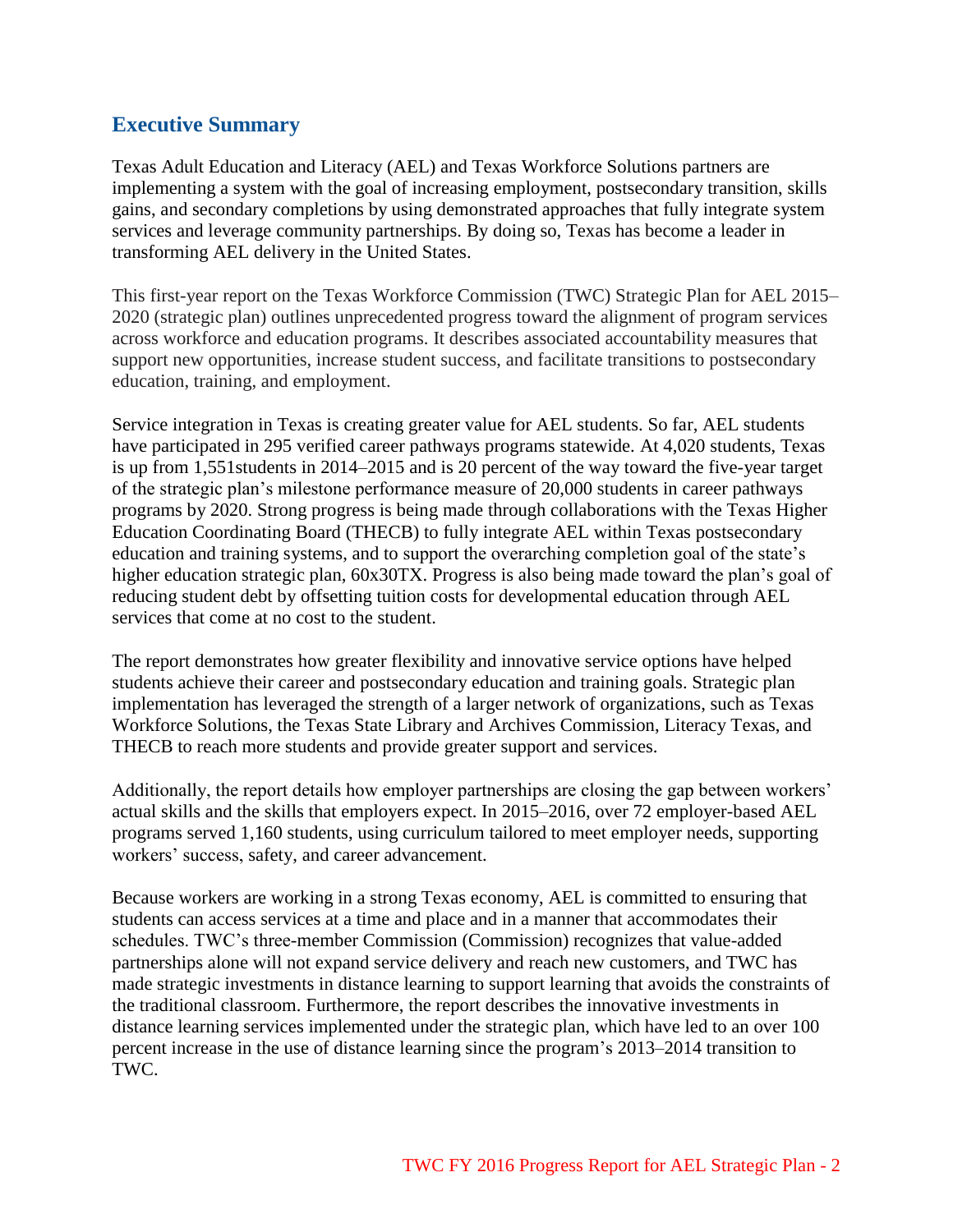TWC and its partner agencies are ready and well positioned to foster and support local innovation and service expansion to deliver the outcomes expected by students, their families, Texas communities and business stakeholders. The report also describes TWC's commitment to making long-term investments that enhance providers' capacity to deliver improved services. As a result, programs are better able to implement research-based models offering accelerated options that promote student advancement in employment and postsecondary education and training.

# <span id="page-3-0"></span>**Background**

Texas is leading the transformation of adult education and literacy in the United States, implementing a system fully integrated with Texas Workforce Solutions partners with the goal of increasing employment, postsecondary transition, skills gains, and secondary completions through demonstrated approaches that integrate system services and leverage community partnerships.

TWC's AEL programs support students in acquiring the skills needed to succeed in the workforce, earn a high school equivalency, or enter college or career training.

Finding ways to innovate educational services and, especially, to leverage various education, training, support, and career development resources available to students is critical to fostering student success. AEL and its Texas Workforce Solutions partners share the goal of building a wider, and more valuable, array of services that better assist their mutual customers in attaining educational goals that support career development and higher education transition, and help strengthen families and communities.

## <span id="page-3-1"></span>**Legislative Intent**

In enacting Senate Bill 307, 83rd Texas Legislature, Regular Session (2013), the legislature expressed the importance of AEL's role in supporting student goals related to obtaining and retaining employment, pursuing continued education, and acquiring basic literacy skills. In 2014, to support the legislature's intent, the Commission declared that AEL's mission is "to promote and support a responsive and accountable system that creates value and supports local solutions to addressing the educational and workforce development needs of AEL customers, businesses, and community stakeholders."

Rider 32 to the TWC's Legislative Appropriation for Fiscal Years (FY) 2015 and 2016, in consultation with the Texas Workforce Investment Council, directed TWC to report on the implementation and annual progress of a comprehensive statewide strategic plan, including goals and objectives.

This report provides an update on TWC's progress toward implementing the Strategic Plan for AEL 2015–2020.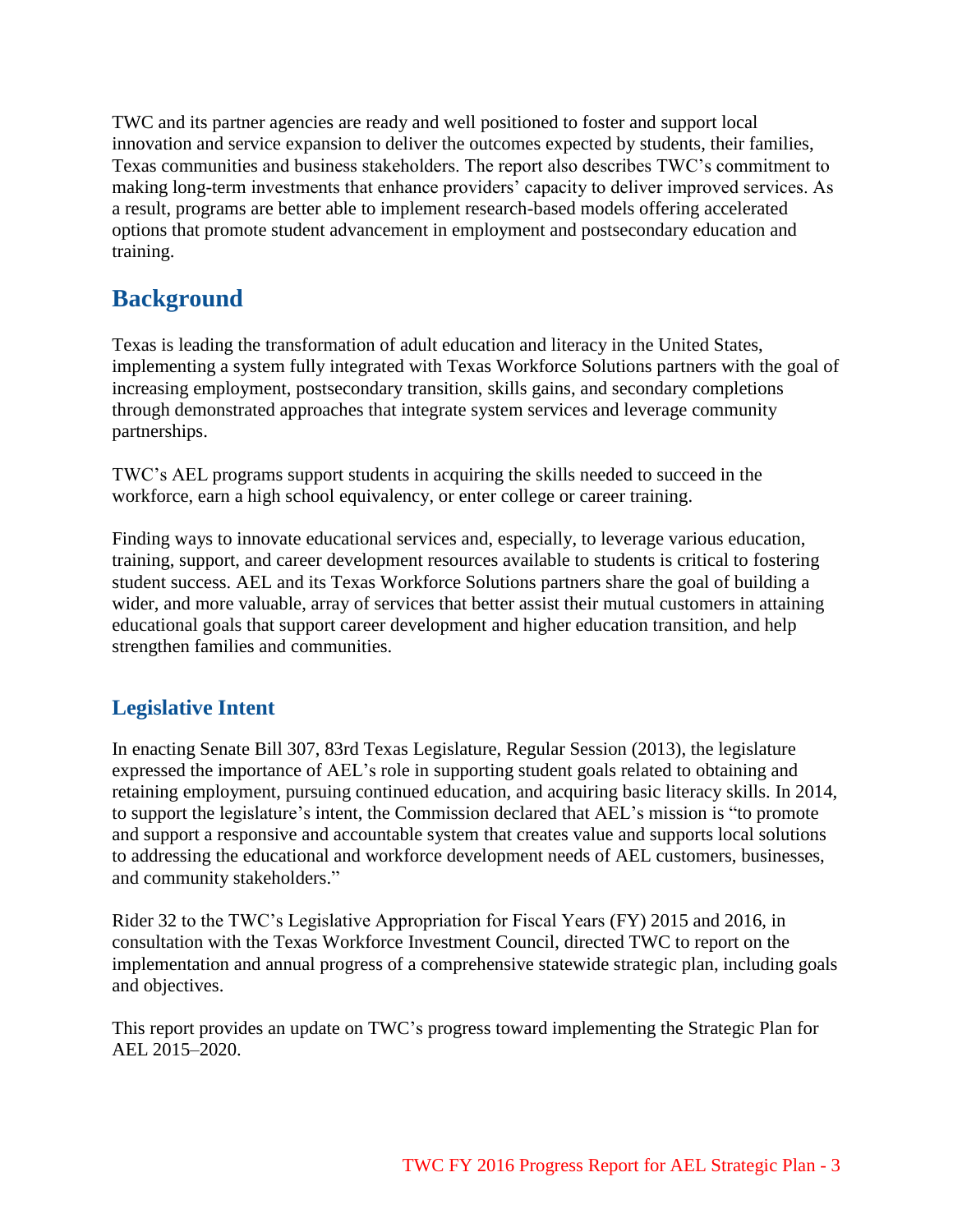# <span id="page-4-0"></span>**Milestone Report**

l

The strategic plan establishes the Commission's goal for AEL: To support increases in employment, higher education transition, skills gains, and secondary completion through demonstrated approaches that integrate system services and leverage community partnerships.

A corresponding milestone and related measures provide a clear, measurable goal for adult educators to set their focus:

Milestone—By 2020, at least 20,000 adult learners will enroll in career pathways<sup>1</sup> programs through partnerships among Texas employers, community and technical colleges, AEL providers, and Local Workforce Development Boards (Boards), positively impacting student employment and employer workforce needs.

The following are the primary measures associated with this milestone:

| <b>Utilization Measures</b>                                         | <b>Performance</b> |
|---------------------------------------------------------------------|--------------------|
| Career pathways students by year, Program Years 2015–2016           | 4,020              |
| Unduplicated career pathways students from 2015 to 2020             | 4,020              |
| Number of employers participating in employer-based career pathways | 72                 |
| programs                                                            |                    |

| <b>Capacity Measures</b>                                   | Performance |
|------------------------------------------------------------|-------------|
| Number of verified career pathways programs                | 295         |
| Number of providers with verified career pathways programs | 66          |

| Post-Program Employment Measures | <b>Performance</b>                                  |
|----------------------------------|-----------------------------------------------------|
| Employed/Enrolled Q2             | $\vert$ 31.6% (for those exiting July 14 - June 15) |
| Employed/Enrolled Q2-Q4          | 82.1% (for those exiting January 14 - December 14)  |

The strategic plan includes four strategies to reach the plan's milestone of 20,000 adult learners in career pathways programs by 2020:

- I. **Strategy 1: Increase Workforce, Secondary, and Postsecondary Education and Training Outcomes** - to support increases in education and work-related outcomes through enhanced delivery and service integration
- II. **Strategy 2: Address Demand** to implement strategies that address projected demand for AEL in Texas

 $1$  In the Strategic Plan for AEL 2015–2020, career pathways are defined as integrated education and training models, workplace and work-based AEL models with employers, and services to internationally trained English language learner professionals.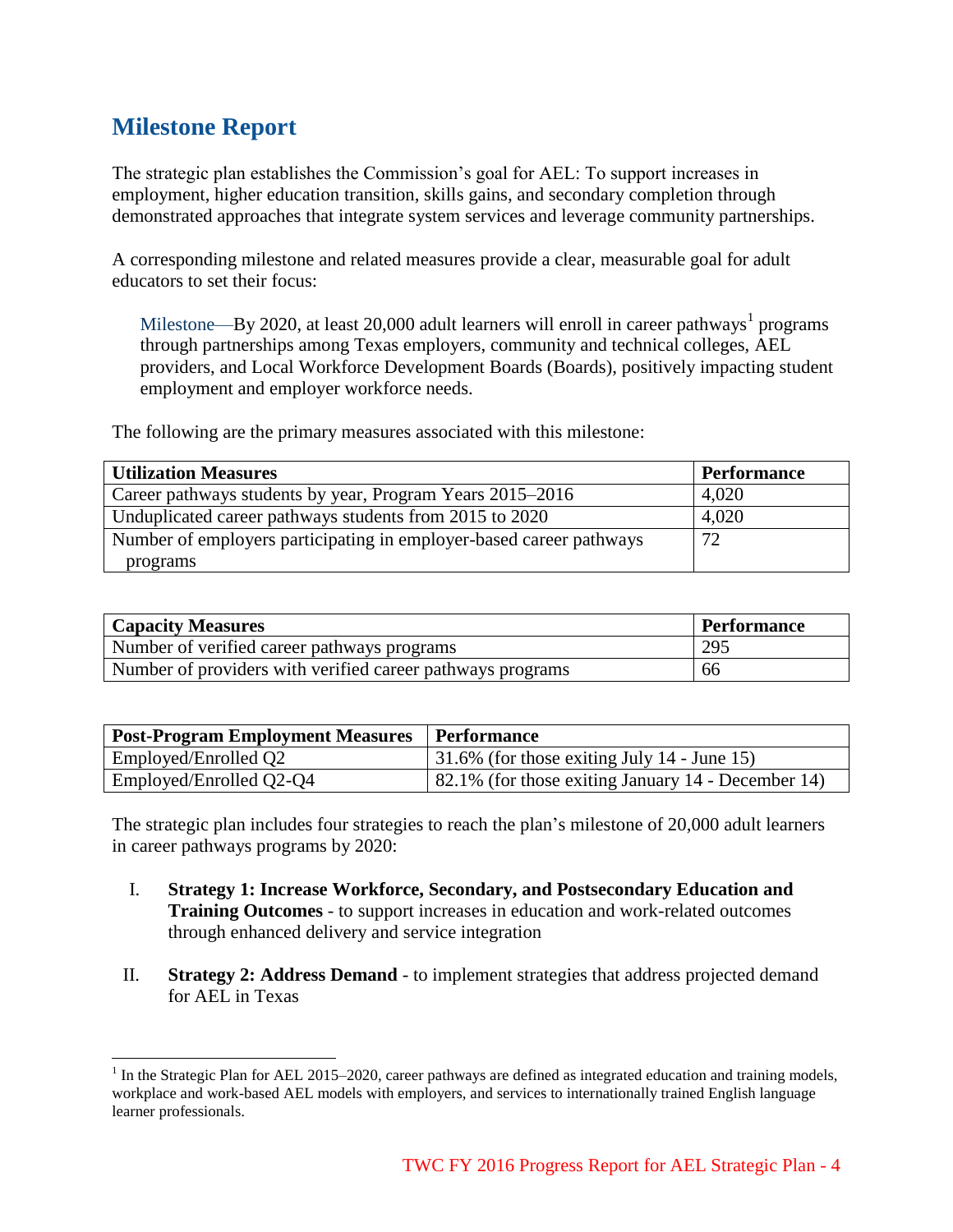- III. **Strategy 3: Increase System Coordination and Integration** to support and facilitate increased coordination and collaboration between state and local system stakeholders
- IV. **Strategy 4: Improve Performance Excellence** to support increased performance excellence; communicate impact; and ensure program accountability, fiscal integrity, and program effectiveness

# <span id="page-5-0"></span>**Report on Strategies**

## <span id="page-5-1"></span>**Strategy 1: Increase Workforce, Secondary, and Postsecondary Education and Training Outcomes**

Increasing education and work-related outcomes through enhanced delivery and service integration has been a central focus for the AEL program since the transfer from TWC to the Texas Education Agency (TEA) in 2013. TWC believes Texas Workforce Solutions customers whether they enter the system through adult education, the workforce, or vocational rehabilitation—must have services that articulate paths to meeting their goals, in addition to well-structured service delivery to support the completion of their goals.

TWC has used multiple strategies to fully implement service integration and reach new customers. In 2014, the Commission adopted rules that establish the policy for integration. AEL general service contracts for AEL providers statewide generate innovative collaborations with Boards, employers, and postsecondary education and training providers.

To help foster strong collaboration across the system, the Commission approved funds to support efforts to increase the number of students entering training and those working or seeking employment. These efforts include workplace literacy programs partnering with Texas employers, increasing the share of students in integrated education and training programs with community colleges, and fostering integration with the services of Texas' market-driven workforce system.

## *Employer Partnerships*

TWC knows that Texas employers drive innovation and create opportunities for system customers. AEL providers across the state have partnered with employers to develop career pathways opportunities for their workers. In State Fiscal Year 2016, 1,160 students were enrolled in employer-based programs.

Spotlight—Harris County Department of Education (HCDE) and TAS Concrete deliver English as a Second Language instruction focused on specific work activities. TAS Concrete wanted HCDE to enhance employee safety through increased literacy and overall communication skills. TAS Concrete responded to HCDE's request by making class space and computer access available for classroom instruction. They also made a TAS Concrete employee available during classes for additional support. To expand the project, HCDE collaborated with a builder and contractor association in Houston to outreach to the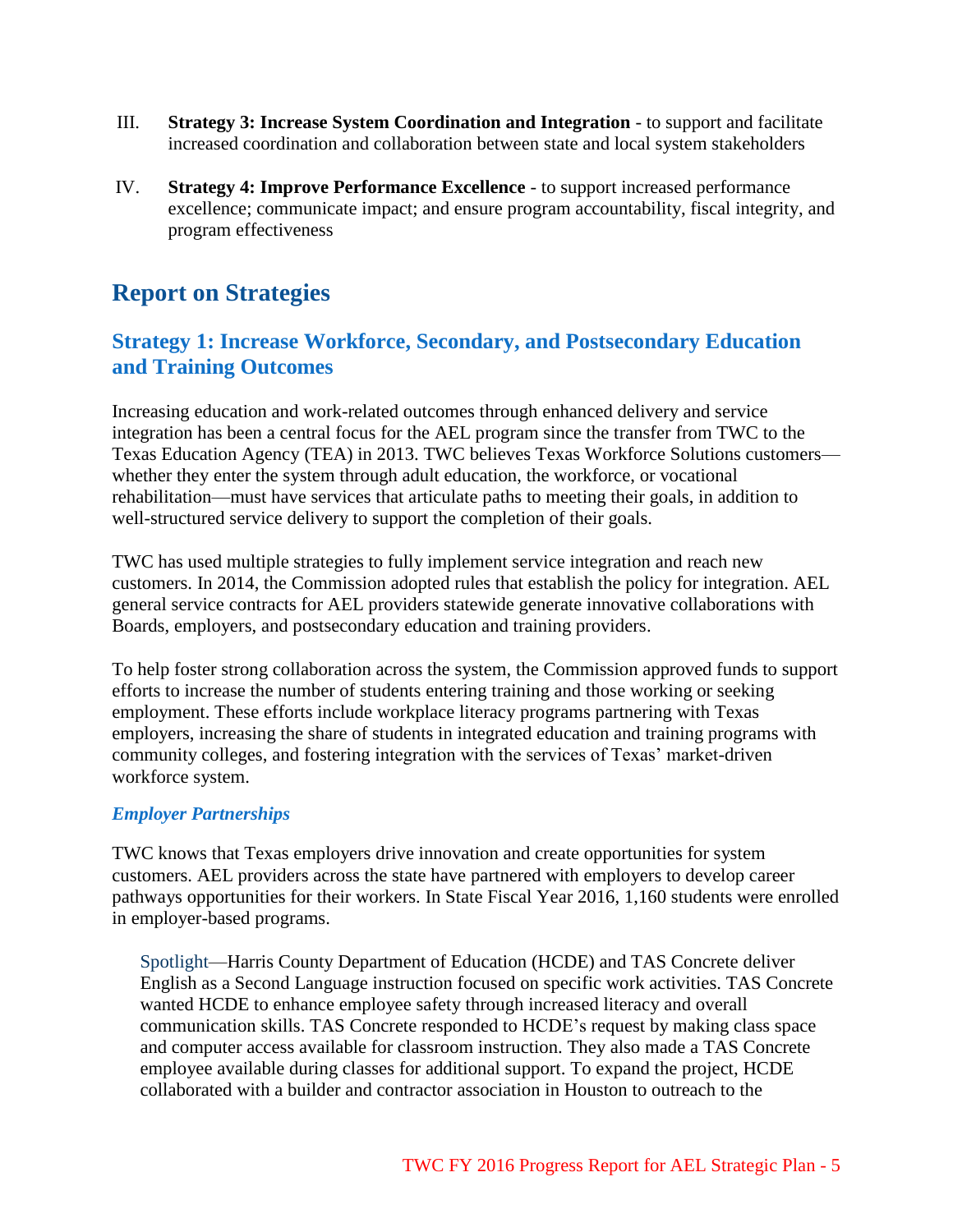association's member companies. Other outreach efforts included working with the Gulf Coast Workforce Development Board to locate other industry employers in the region.

## *Effective College Transition Models That Reduce Student Debt*

In 2013, the Commission established enrollment targets for career pathways and approved the expansion of enhanced models that develop the skills necessary to transition to and complete postsecondary education programs and to obtain and/or advance in employment. While college and career readiness skills are required for all students to develop, AEL providers have set statewide career pathways targets, which include integrated education and training models with postsecondary education and training in addition to college transition targets.

Since 2013, AEL and the Texas Higher Education Coordinating Board (THECB) have been redesigning delivery strategies to more effectively engage lower-skilled students in community colleges. Best practices have included the summer bridge and boot camp programs to provide intensive support in targeted skills areas to entering students. These specialized programs are designed to accelerate the transition to postsecondary programs. The goal is to eliminate the need for developmental education, as much as possible, and to jump-start a student's career pathway through college knowledge and general college readiness activities.

AEL delivers no-cost and low-cost options for academic remediation and can offset the developmental education tuition burden many Texas students accrue. This activity supports the Texas higher education strategic plan—60x30TX—with the goal of reducing student debt. Community colleges with AEL providers across the state have seen alignment with AEL as a strategy to support this strategic goal.

Spotlight—In the Alamo area, the Region 20 Educational Service Center (ESC) AEL consortium and the Alamo Colleges Academic Success office created a universal referral form for students in developmental education programs who could benefit at no-cost from AEL remedial services. Alamo Colleges' advisors refer students to the Region 20 ESC AEL consortium in which students receive targeted remedial services integrated with a college knowledge curriculum, at no cost, supporting a rapid transition back to Alamo Colleges. System partners are currently developing a joint online universal referral form that all agencies can use to refer customers to the system.

Spotlight—Amarillo College, in the Texas Panhandle, refers incoming college students who test low on the Texas Success Initiative Assessment (TSIA) for enrollment in the no-cost AEL College On-Ramp program from which they benefit by college and resource integration, workforce integration, and digital literacy skills for those entering integrated education and training. Among the topics covered in transition classes are career counseling; time management; note- and test-taking skills; team building; TSIA preparation; rapid review math, academic reading, and writing, including supports for English language learners; database research; work-citing skills; math lab use; Microsoft Word formatting for Modern Language Association/American Psychological Association styles; online system's Blackboard use; and financial aid counseling.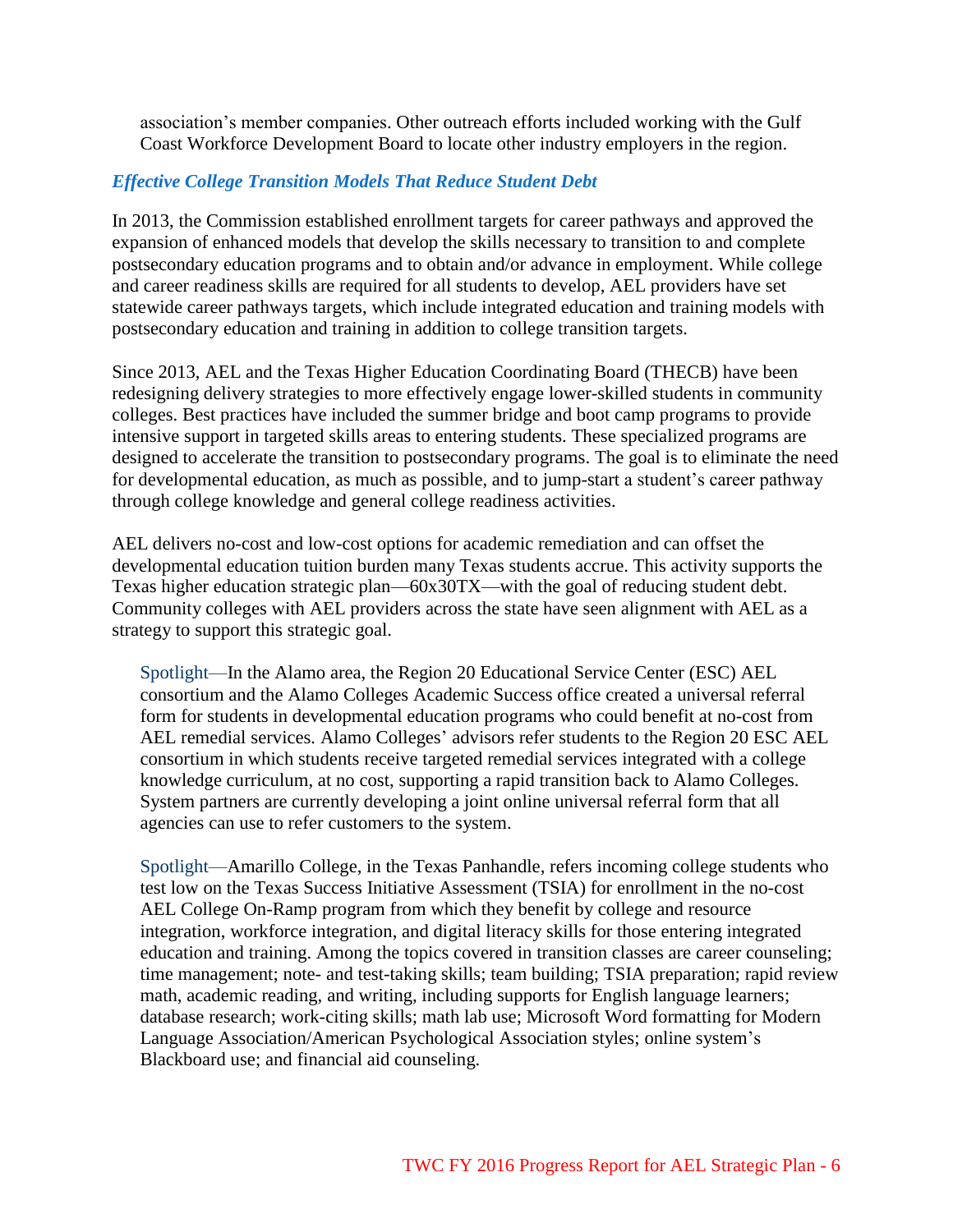### *Increasing Value to Students through Workforce Solutions Integration*

Receiving referrals from the state's robust Workforce Solutions system is another strategy for increasing the state's percentage of students looking for work.

In 2014 three Workforce Development Boards (Boards) —Greater Dallas, Gulf Coast, and Brazos Valley—made the strategic decision to lead AEL provider consortia in their local workforce development areas (workforce areas) as grant recipients. Additionally, Workforce Solutions for Tarrant County, though not the grant recipient, is both a member and strategic leader in a multiprovider consortium serving the Tarrant County workforce area. Leadership from Texas Workforce Solutions has provided AEL customers across these systems with fully integrated services.

To support statewide rapid integration, the Commission approved funding to facilitate accelerated integration with the Texas Workforce Solutions employment and training system and to support Boards' roles as local system builders and conveners.

Regional strategic planning meetings in summer 2015 resulted in the development of both local gap analyses and solution-oriented strategies, with an increase of more than 21 percent of AEL students who were coenrolled in Board services by July 2016. Eighteen of the 34 statewide providers exceeded the statewide coenrollment average of 21 percent, with five exceeding 30 percent. Board services accessed by AEL participants included Temporary Assistance for Needy Families/Choices, Supplemental Nutrition Assistance Program Employment and Training, the Workforce Innovation and Opportunity Act (WIOA), Trade Adjustment Assistance, Employment Service, and veterans services.

Spotlight—In the Southeast Texas workforce area, the Board and AEL provider, Region 5 ESC, have developed joint service arrangements that include shared assessments, crossreferral options, workforce training through WIOA Title I funds, training, case management, child care, transportation assistance, workforce preparation activities, and job placement. To further program integration, the Board provided Region 5 ESC training on using the Texas Workforce Information System of Texas and the Board and Region 5 ESC have a data sharing agreement to facilitate referrals and co-enrollment. Through a separate discretionary grant managed by the Board, AEL students received workforce training to prepare for the Child Development Associate certification.

Spotlight—Rural areas are perhaps the most stretched for resources. Two AEL providers— Community Action, Incorporated, and Angelina College—have implemented cross-referral systems across rural areas in their respective workforce areas, Workforce Solutions Rural Capital Area and Workforce Solutions Deep East Texas. Customers who are basic-skills deficient participate in a comprehensive service model that includes utility assistance, workforce preparation activities, child care, and food and transportation for eligible customers.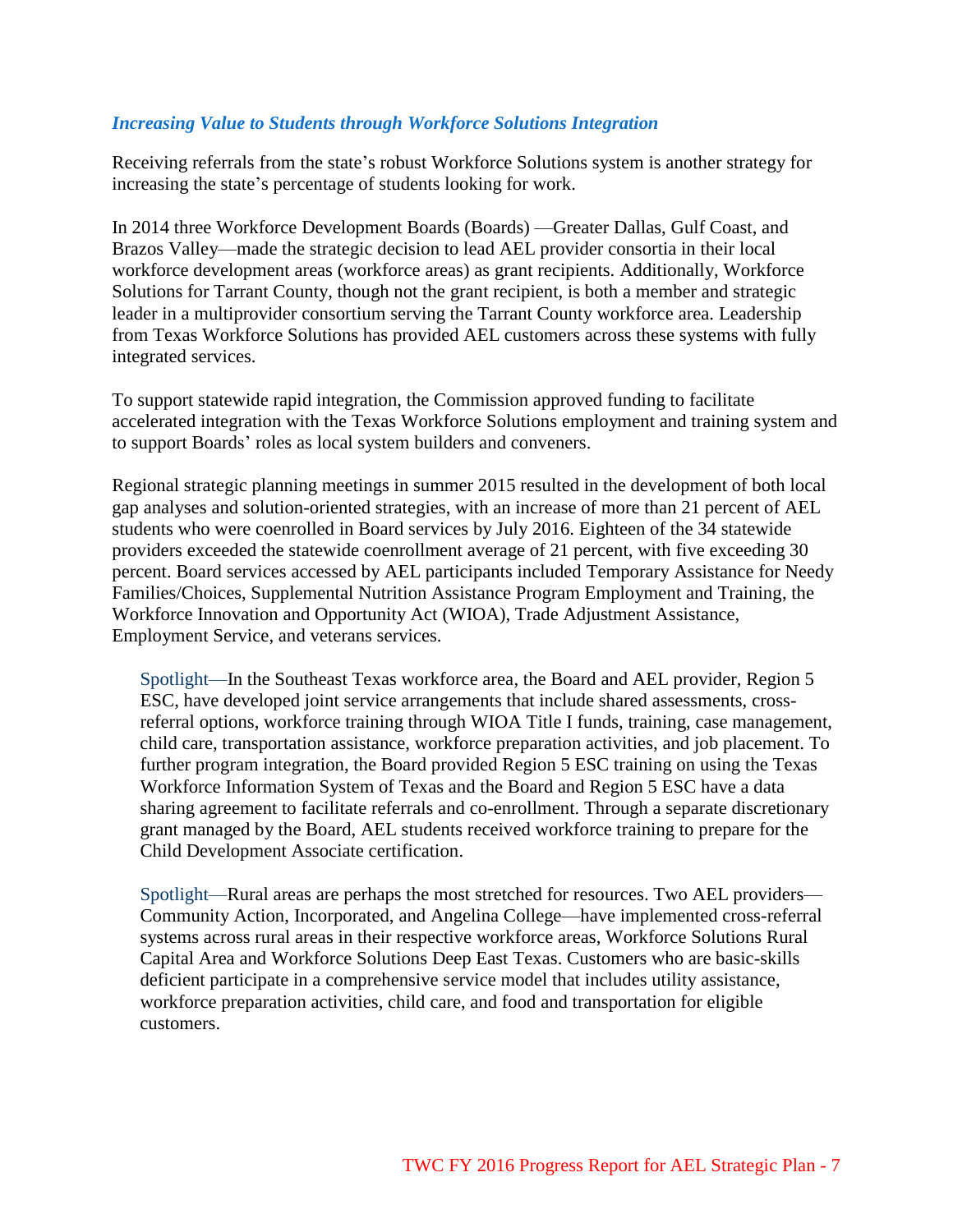## *Enhanced Curriculum and Standards Drive System Transformation*

While partnerships with employers, Boards, and postsecondary education and training institutions are instrumental to improving workforce, secondary, and postsecondary education and training outcomes, AEL practitioners require enhanced curriculum, content standards, and assessments to meet Commission objectives and expected outcomes.

In 2015, TWC contracted with Texas State University to revise the AEL standards to align with current, more rigorous academic content standards that identify what learners should know and do in reading, language arts, and mathematics, including content areas for English language learners. The revision incorporated other standards, including the state-mandated Texas Essential Knowledge and Skills (TEKS), Texas high school equivalency assessments, and the TSIA to determine college and career literacy requirements. TWC also contracted with Region 6 ESC to develop reading and math course materials and teacher training to implement curricula that are aligned with the revised, more rigorous standards.

For 2016, the Commission has dedicated funds for a project to align the revised Texas AEL Content Standards with occupational and industry skill standards and certifications that are widely used and recognized by business and industry.

### *Capacity Building toward Innovation*

Transforming services provided by over 4,000 employees into a fully integrated system that is responsive to college and career readiness objectives requires a robust capacity-building effort to ensure instructors and staff are prepared to deliver instruction that meets the rigor and duration needed to impact increased transition results.

The Texas Research-based Adult Instruction Network Professional Development Consortium (TRAIN PD), the statewide professional development center located at the Texas Center for the Advancement of Literacy and Learning (TCALL), College of Education and Human Development, Texas A&M University, acts as the comprehensive statewide professional development system that provides in-person and online professional development to more than 3,186 individuals in 2015–2016. The center's professional development portal (PD Portal) offers online professional development through over 22 online curricula and supported 3,067 staff with PD services, of which 1,121 participated in on-demand online courses last year.

In 2016, TRAIN PD completely redesigned its professional development program. It has organized professional development services, resources, and research around multifunctional institutes in the areas of career pathways, literacy, program management, distance learning, and technology and stakeholder integration.

Spotlight—With more than 4,000 AEL staff members in the Texas AEL system, providing professional development in responsive, convenient formats is essential. TRAIN PD launched the AEL PD Portal for online professional development training in 2015. Staff members were using all 1,000 active seats statewide six months after opening the PD Portal to users. So far in 2016, the number of users has grown to 3,067. The PD Portal is available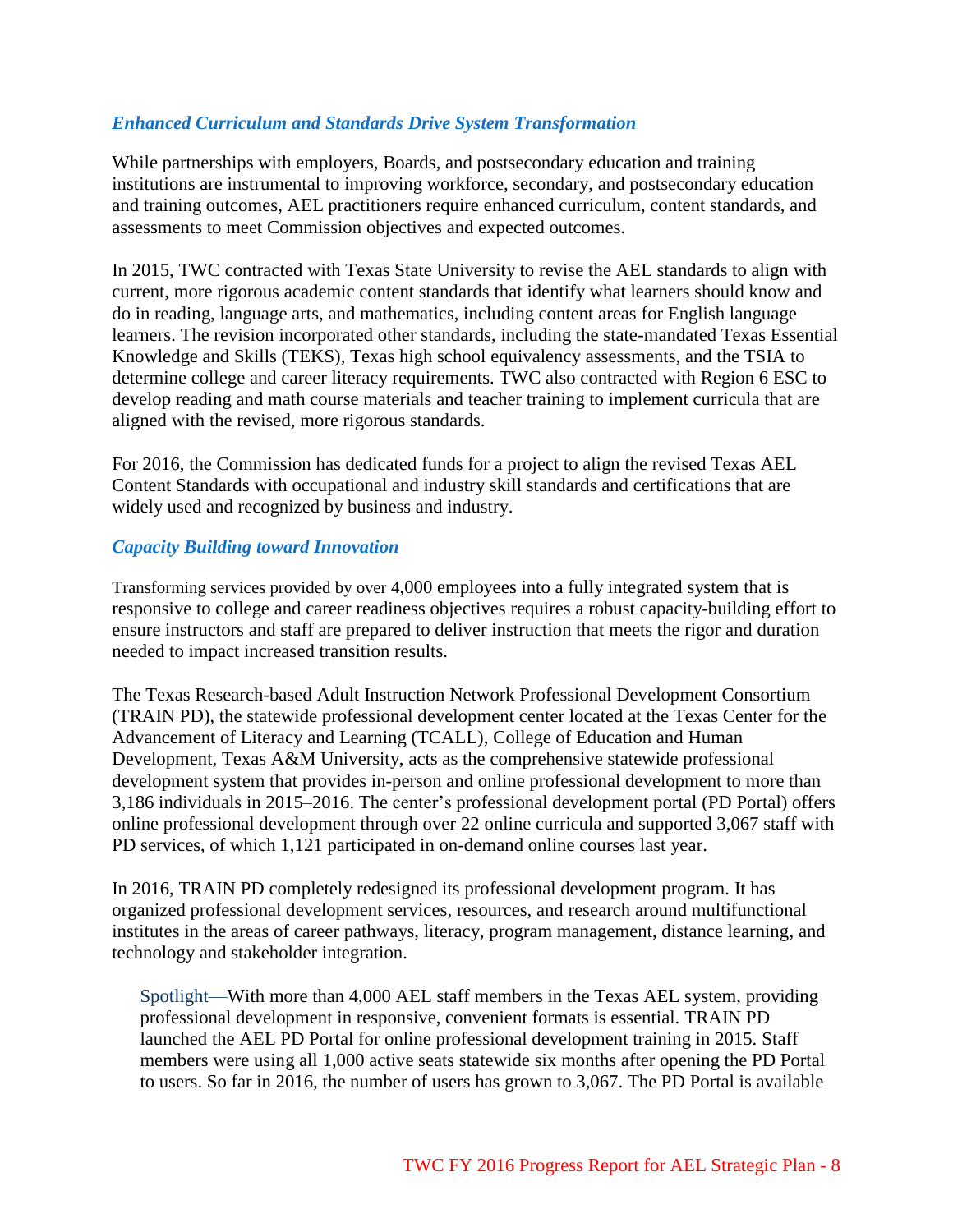to all AEL providers in Texas, regardless of funding. The PD Portal also is available to Texas Workforce Solutions staff, community stakeholders, and other literacy organizations.

## *Technology Use and Increased Distance Learning*

The Commission recognizes that value-added partnerships alone will not expand service delivery and reach new customers, and it has made strategic investments in distance learning to support learning at a time, place, and manner that meets the needs of busy adults. The AEL general service contracts require that all grantees provide a distance learning option to their students. Since 2013–2014, the year of the AEL program transition to TWC, participation in distance learning increased from 6,574 to 13,013 participants, a gain of over 100 percent.

Spotlight—New certificate of high school equivalency tests have widened already lagging performance gaps in the area of mathematics. In response, the Commission dedicated funds to create a distance learning call center that provides customers with access to a real person who provides one-on-one mathematics tutoring through phone and online peer-to-peer support. Delivered through the Studentnest Foundation and launched in October 2016, AEL customers who are struggling with math concepts can now contact the call center and connect with a tutor who will walk them through the math problems using screen-sharing, an online whiteboard, and personal communication via phone, e-mail, or text. Students can save their tutoring session for reference later. Data from the call center will be shared with local programs so that they can track the number and types of issues that their customers have.

Spotlight—Northside Independent School District and College of the Mainland were awarded grants to implement distance learning mentor initiative projects designed to build local capacity, expand participation, and improve overall performance through distance learning. Each of the grantees mentored four providers, none of which had developed an effective distance learning program.

Mentee providers in the project increased the number of distance learning participants in the mentee programs to 1,716 participants. Of these, 58 percent made a gain of at least one educational level, compared to an average of 42 percent who only participated in face-to-face instruction. Other positive outcomes include the development of a summer distance learning program for participants housed in locations not open in the summer, use of free online networks to conduct direct instruction online in real time, creation of online communities of distance learners, and integration of technology tools into the face-to-face classrooms.

The Commission has dedicated funding for 2016–2017 to expand distance learning mentoring efforts.

## <span id="page-9-0"></span>**Strategy 2: Address Demand—To Implement Strategies That Address Projected Demand for AEL in Texas**

After over a decade of declining enrollments in Texas, AEL providers reversed this trend in 2015 and have already outpaced last year's enrollments for the first quarter of 2016. AEL providers have accomplished higher enrollments despite additional capacity building brought about by an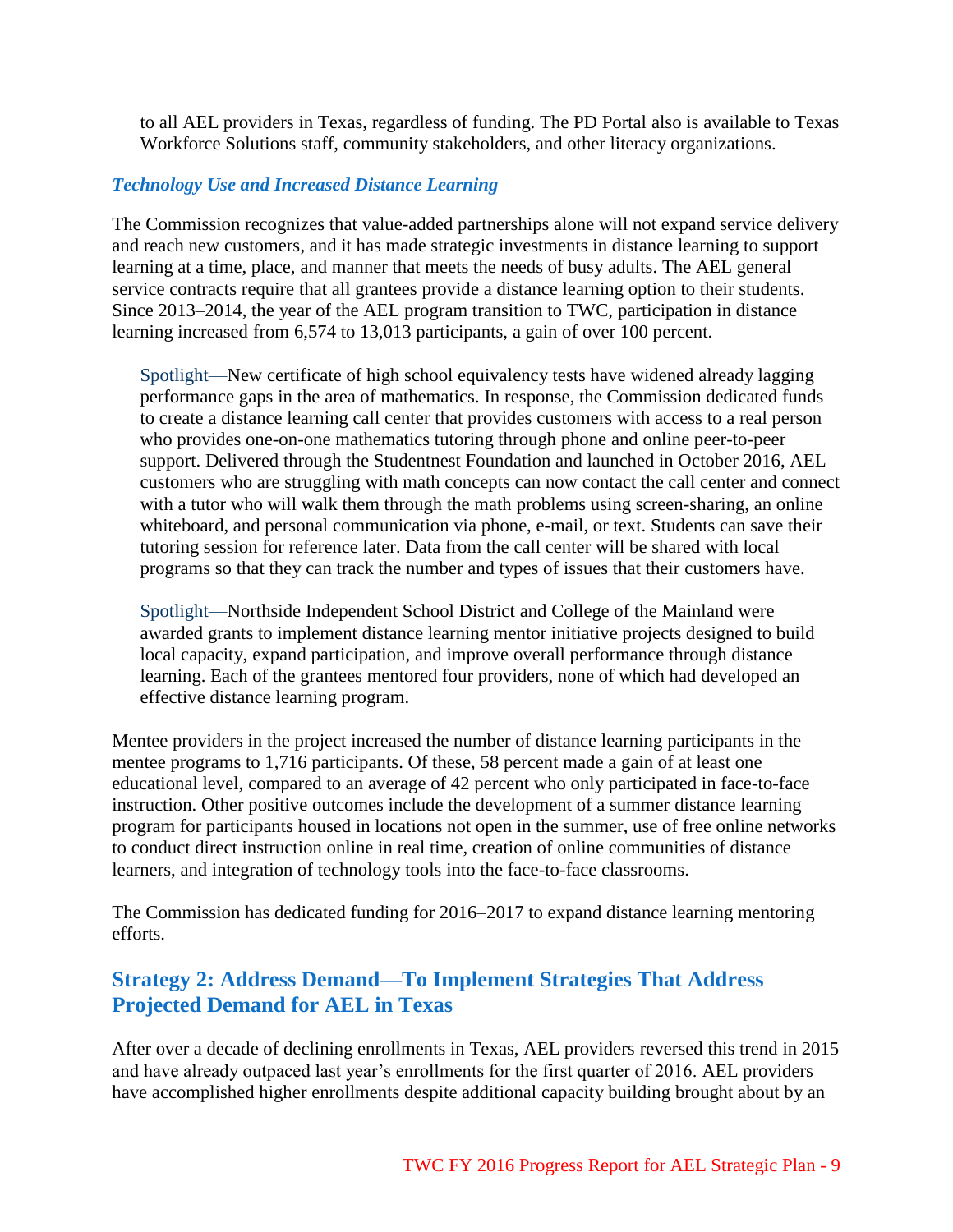unprecedented expansion of intricate models that incorporate increased use of technology, integration with workforce training, and accelerated learning. In many instances, instructors are implementing these advancements while shifting from the limited focus of increased educational achievement to a broader focus that includes tangible outcomes like jobs, wage increases, and entry into postsecondary education and training.

These advancements have begun to appeal to customers who were not previously attracted to stand-alone remediation, which was prevalent in the past. AEL customers are not only attracted to the system's new options, but they, like most busy adults, want to make a start toward their future now.

## *Increasing Access through Year-Round Enrollment*

Adults aiming to improve their employment and higher education prospects usually do not have the comfort of waiting for traditional semester enrollment periods or taking time off during the summer. The practice of student wait-listing was often used to document evidence of high demand. In fact, the practice was less a sign of demand and more a symptom of enrollment models designed to accommodate rigid institutional practices, including inflexible enrollment periods based on traditional public school or college enrollment cycles.

In response, AEL providers have taken multiple approaches to engage students immediately and keep them engaged until a class becomes available. Options include open-enrollment labs that provide access to online distance learning options and other technology-based resources. Alignments with workforce system services also facilitate immediate engagement through workforce preparation classes, which include résumé development, interviewing skills, job search, and digital literacy. Several providers use online information request and enrollment systems and have a 24-hour turnaround time for contacting interested students.

## *Targeting Demand through Regional Gap Analysis*

Increasing the collaboration and alignment of services among the AEL system, Boards, and Board contractors is critically important to support the state plans for service integration. The objective is to identify resource alignments and untapped efficiencies across TWC-funded and non-funded AEL organizations and workforce development stakeholders.

To support the development of regional networks, the Commission dedicated funds to support regional gap analyses to identify and document resource alignments and efficiencies. Boards were asked to organize a strategy session and assemble stakeholders to discuss strengths, weaknesses, opportunities, and threats associated with the integration of both systems. As a result, 10 regional meetings were structured to complete this process, with the intent of identifying gaps and solution-oriented strategies. Facilitators of the events submitted their findings to TWC.

Spotlight—After an initial significant regional gap analysis led by Workforce Solutions Golden Crescent, a regional workforce integration event was held to identify commonalities and develop strategies to blend services across the area. The event was led by the Workforce Solutions executive director, the local Workforce Solutions Office director, the area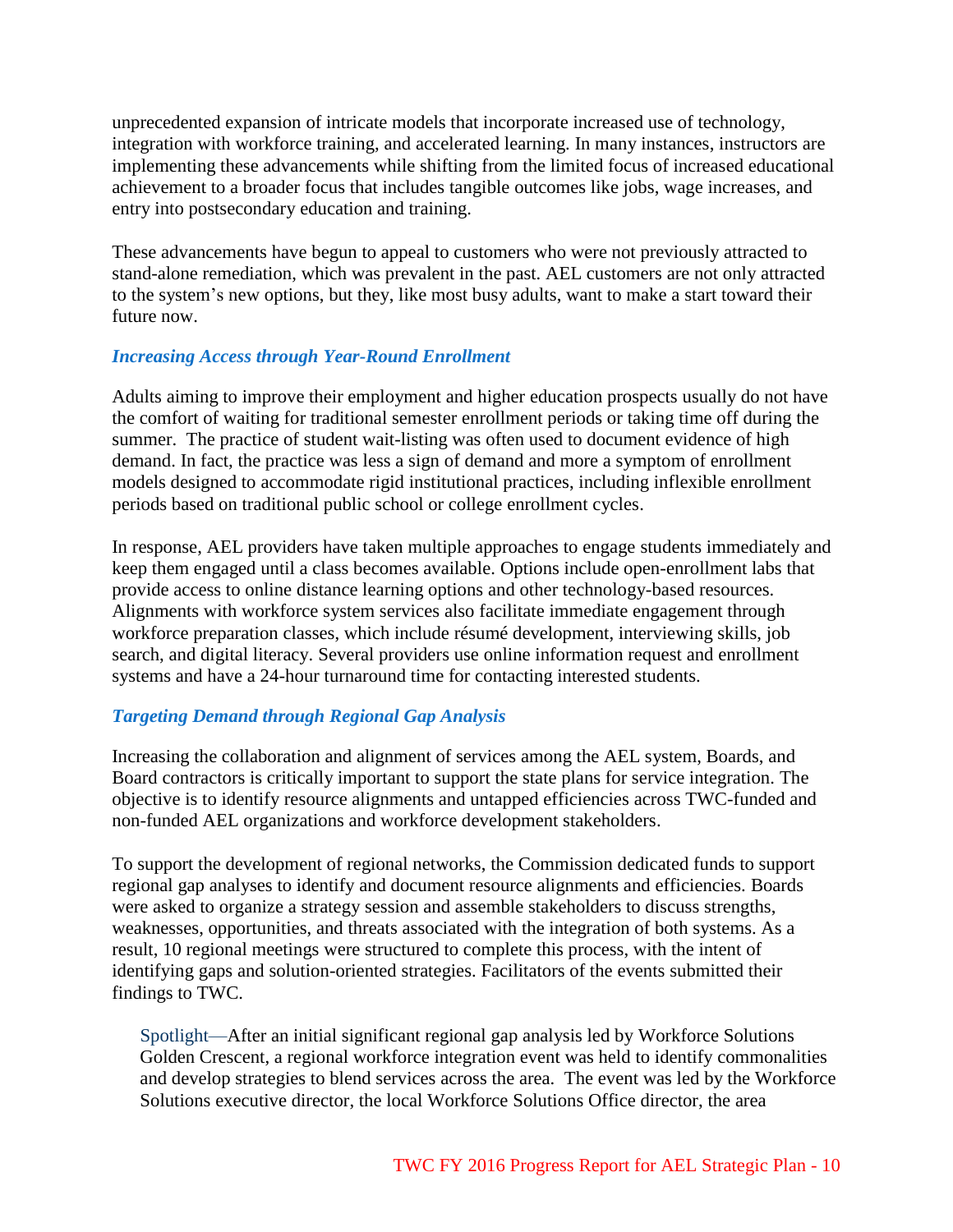representative for VR, and the president and AEL director of Victoria College. Seventy-two participants from across these agencies attended.

Trainers from the Texas Center for the Advancement of Literacy and Learning conducted training activities to emphasize common goals, characteristics of an entry-level customer, common accountability requirements, and the top 10 essential skills demanded by business and industry.

Integrated teams were designated for the area, including staff members from each of the three core WIOA programs. An overall integrated regional plan was developed to focus on needed next steps to advance integration included the following:

- Development of a uniform referral form and information release that could be sent via a secure network to be accessed by each agency
- Increased information sharing, including monthly scheduled presentations at each agency for both staff and customers, and weekly e-mail news blasts
- A comprehensive list of agency contacts with organization structures and a list of employees, job titles, and contact information to facilitate customer referral

<span id="page-11-0"></span>Boards across the state facilitated similar events and activities to promote integration.

## **Strategy 3: Increase System Coordination and Integration**

## *The Whole Is Greater Than the Sum of the Parts*

Since 1995, the Texas workforce system has offered a diverse range of services within Texas communities that support current and future economic prosperity for employers, workers, job seekers, students, and communities. AEL aligns and augments the system by delivering the foundational skills and career pathways transitions needed to prepare Texans to support their families, careers, and communities.

Since the program's transfer to TWC in 2013, Texas has rapidly increased service alignment to create value to shared customers. This kind of alignment supports the development of skills needed for a wide variety of customers to transition to and complete postsecondary education programs and obtain and advance in employment. With the transfer of Vocational Rehabilitation (VR) services to TWC in 2016, AEL is developing a strategic alliance with the state's VR network to support both individuals accessing VR services and AEL customers in need of VR services.

Various projects support system enhancements and expansion and are collectively known as the Training, Resource and Innovation Network for Texas, or TRAIN Tex.<sup>2</sup>

<sup>&</sup>lt;sup>2</sup> More a[t http://www-tcall.tamu.edu/twcael/TRAINTex.htm](http://www-tcall.tamu.edu/twcael/TRAINTex.htm)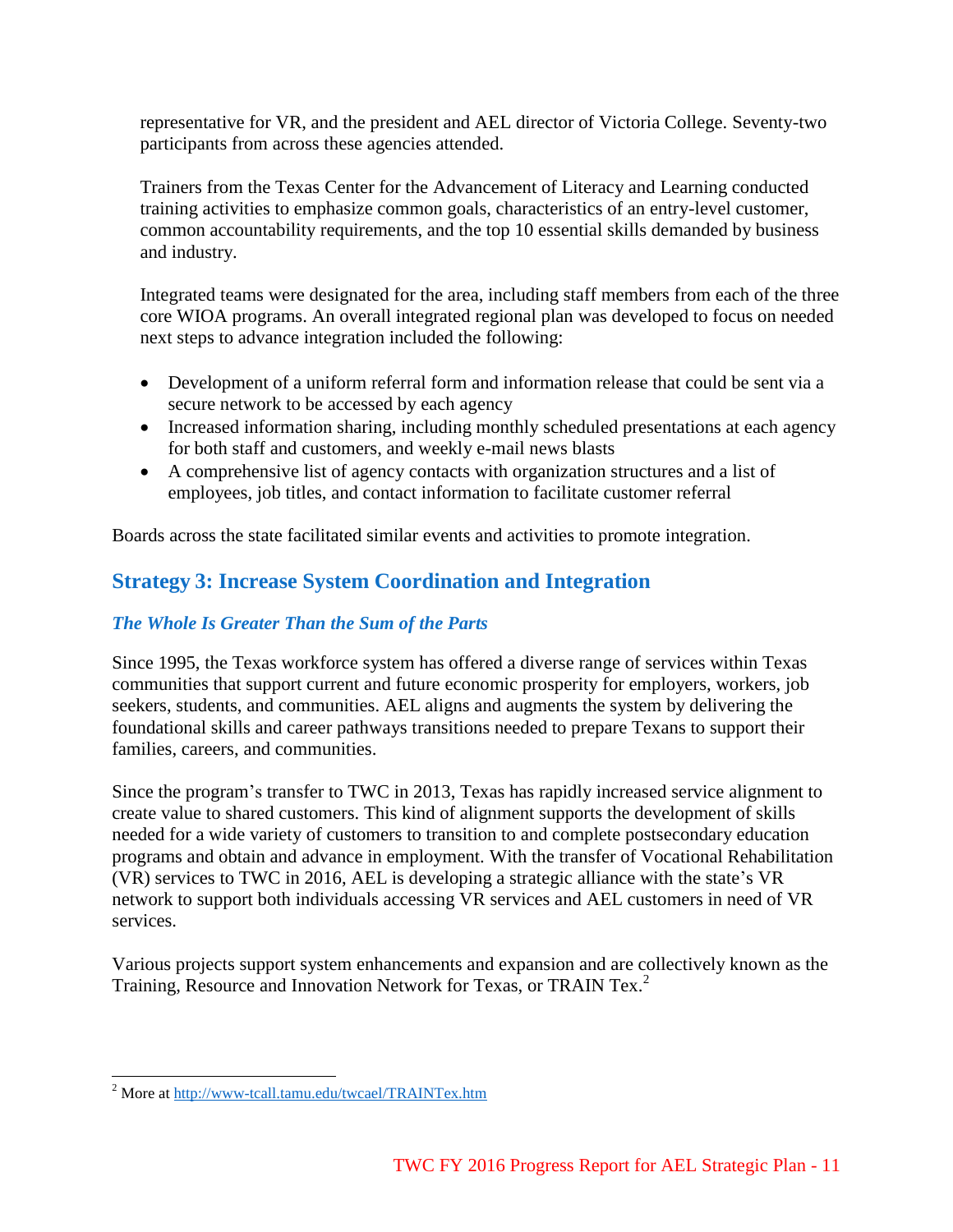TRAIN Tex projects aim to connect and coordinate statewide outreach, professional development, and support through strategic partnerships and training initiatives that support supplementary support systems and special initiatives.

## *Leveraging the Assets of Nonprofit Organizations and Libraries*

The Commission funded certain TRAIN Tex projects to support systems that serve customers with needs similar to those of AEL customers, such as public libraries and nonprofit communitybased organizations.

Spotlight—The Commission contracted with Literacy Texas to provide professional development services for nonprofit and community-based organizations. Literacy Texas is an AEL organization whose primary participants are tutors, instructors, program administrative staff, and trainers of nonprofit adult education providers in Texas. Much of the training provided by Literacy Texas has supported service alignment across workforce, education, and nonprofit support service organizations. In the previous program year:

- 160 training sessions were provided to non-funded AEL providers. The sessions were developed in close collaboration with TRAIN PD and AEL state staff to ensure delivery of the best possible content, and that the content was consistent with professional development delivered to funded AEL providers.
- 790 participants representing 345 different organizations across Texas participated in training provided by Literacy Texas—more than double the number of participants in the previous year.

Spotlight—The Commission contracted with the Texas State Library and Archives Commission (TSLAC) for another project to be fully implemented in 2017. The primary scope of this project is to develop a digital literacy toolkit that will be available in over 500 libraries throughout Texas. Participants from both funded and non-funded providers will have access to the toolkit, free of charge.

During the initial needs assessment conducted by TSLAC, it was clear that the library communities had not been widely engaged with AEL service providers. Through coordination of events with TRAIN PD, Literacy Texas, and TWC AEL, each of these partners will have a strong presence at each other's conferences and symposia to ensure alignment of information dissemination and to further strengthen collaborations on the local, regional, and statewide levels. This collaboration is the first of its kind in Texas, and in the first few months, TSLAC has already received positive feedback regarding the value of bringing these entities together with a focus on aligning services for students.

### *Career and Technology Training Program Alignment*

To participate in a global economy dependent on skilled and knowledgeable workers, AEL customers must directly benefit from Texas' diverse postsecondary education and training options by achieving postsecondary credentials of value that respond to local business demand.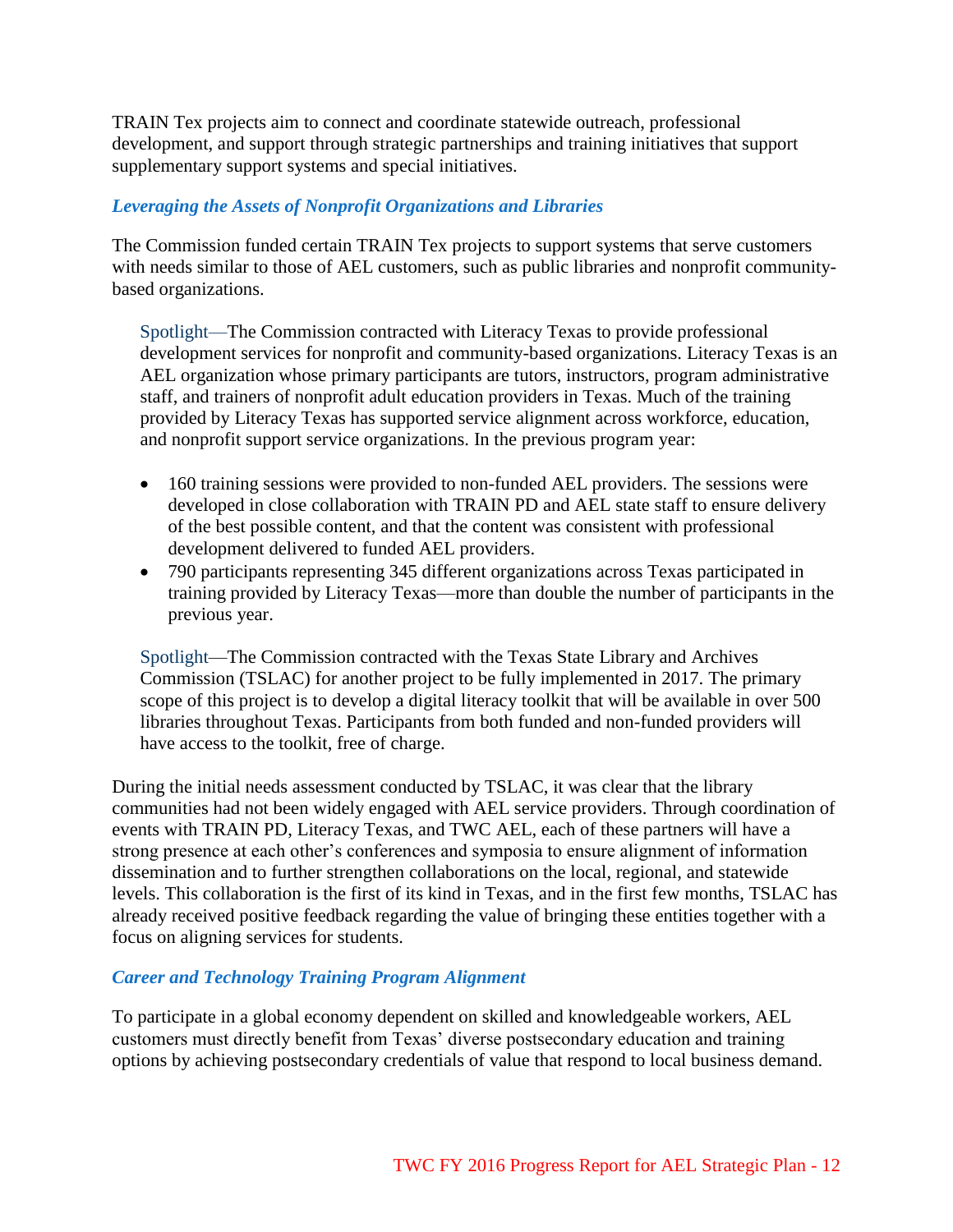Accelerating participant completion and placement into in-demand and targeted occupations is a critical objective of models that provide concurrent enrollment in college training and AEL services. To accelerate progress and reduce attrition, integrated education and training (IET) models admit customers who would otherwise fall below academic admission requirements into college-level workforce training that is provided concurrently with intensive and contextualized AEL and workforce preparation activities. This two-pronged approach leads to credential completion and employment in a much shorter time. Accelerate Texas, first developed by the THECB and then jointly expanded with TWC starting in 2013, is the brand name for these models and is unique to Texas.

Spotlight—Both South Texas College and Austin Community College have taken bold steps that accelerate completions and leverage external funding sources through strategic IET models. These models admit students without a high school completion credential to career pathways models funded under the ability-to-benefit (ATB) alternatives. These capacitybuilding projects leverage federal financial aid under Title IV alternatives and deliver options for customers desiring both high school equivalency and a recognized postsecondary credential.

Spotlight—Literacy Council of Tyler (LCOT) is collaborating with Tyler Junior College, Kilgore College, Northeast Texas Community College, and Panola College to develop and expand IET models in their 14-county region. Workforce training is being implemented in the following areas:

- certified medical assistant
- certified nursing assistant
- automotive instruction
- welding
- heating, ventilation, and air conditioning
- early childhood development
- retail management
- community health worker
- medical office management
- licensed vocational nurse

This has resulted in industry-recognized credentials and college credit. LCOT is expanding its college partnerships to leverage ATB alternatives for those students who have not completed high school to fast track their credential attainment in both credit training and the Texas Certificate of High School Equivalency.

Overall, the result of integrated education and training and other college transition efforts is an increase in student enrollments in postsecondary education and training, with 2,491 students in IET programs in driver industries, including health services, manufacturing, and distribution and logistics.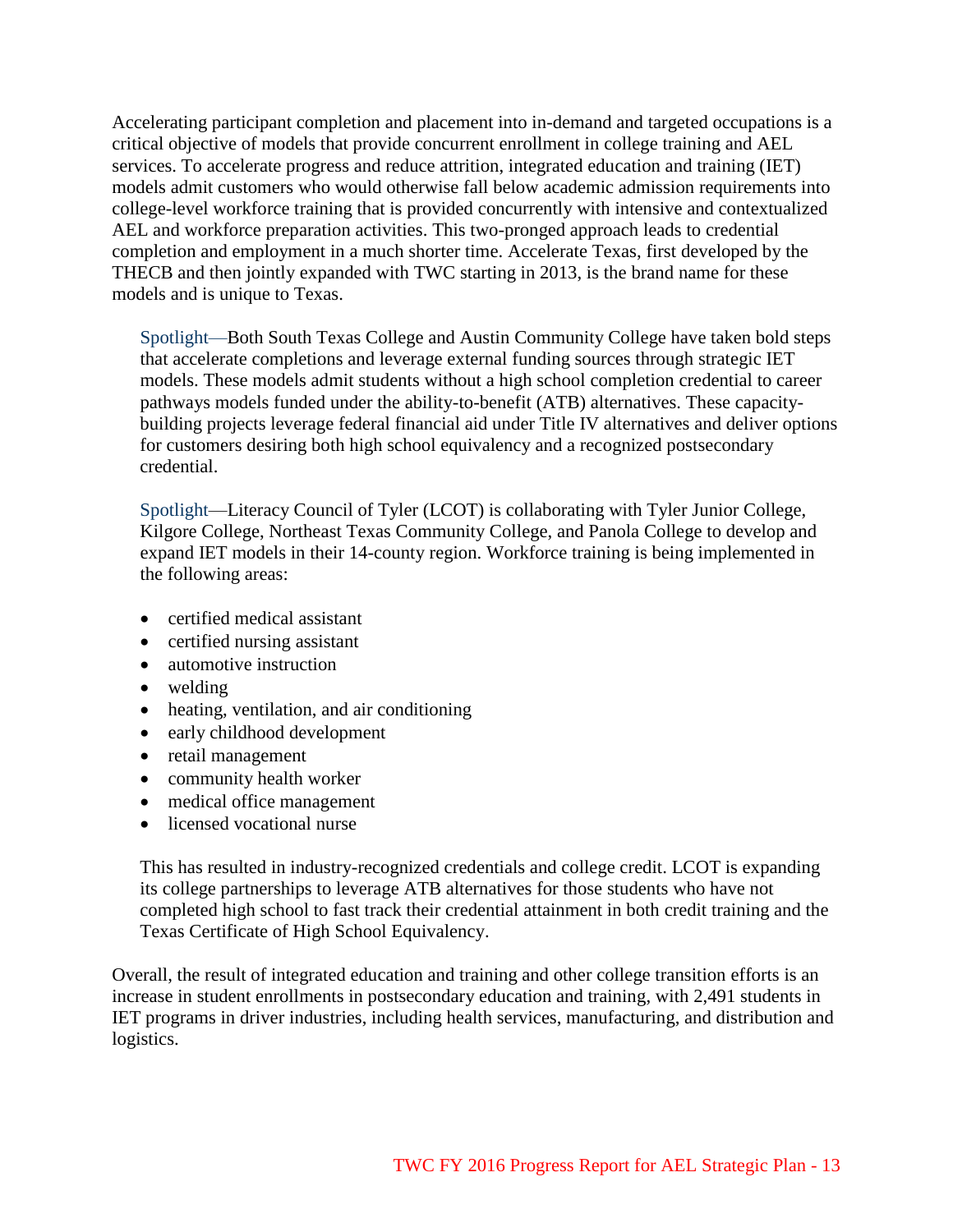### *Alignments with the Texas Education Agency*

As the state-designated agency for awarding the Texas Certificate of High School Equivalency (TxCHSE), TEA works with TWC to support AEL students preparing to earn the TxCHSE. Daily data matching between TEA and TWC for TxCHSE awards is a critical collaboration that provides updates for TxCHSE passage to programs and for state and federal reporting. Texas dramatically expanded options for high school equivalency when the State Board of Education voted on January 29, 2016, to award contracts to three separate companies that provide high school equivalency assessments. During this transition, TEA staff collaborated with TWC for data matching revisions, and TEA staff provided the AEL advisory committee updates on TxCHSE at three separate advisory committee meetings.

## <span id="page-14-0"></span>**Strategy 4: Improve Performance Excellence**

### *Driving Transformation through Measurable Outcome Goals and Data*

The strategic plan's goal of enrolling 20,000 students in career pathways by the year 2020 represents TWC's commitment to delivering a transparent and straightforward approach to communicating program outcome goals and expectations, and performance reporting. This goal clearly established the strategic direction for AEL toward which TWC was moving, and also established a clear, measurable target to which the program director and staff continuously return to for reference.

#### *Delivering Accountability through Data Collection and Management*

Evaluation of local provider services is a key priority for the AEL program. TWC staff has worked to develop a strategic evaluation and monitoring process that draws from best practices developed across TWC's divisions. TWC is implementing a quality program model that links evaluation of monthly program performance and information and findings from TWC's monitoring department to just-in-time technical assistance and the deployment of targeted professional development to support continuous program improvement and student success.

AEL programs are required to validate their data monthly and submit quarterly Data Sign-off Reports through the Texas Educating Adults Management System (TEAMS). The report requires programs to describe areas of strength as well as weaknesses and is augmented by monthly expenditure reports and quarterly narrative reports on specific TWC objectives and overall program objectives.

The AEL department provides a Monthly Performance Report (MPR) to the Workforce Development Division Director. AEL program and contract management staffs facilitate the MPR meeting. The MPR includes a monthly snapshot of both program and financial performance across all Adult Education and Family Literacy Act programs, including discretionary projects. This multiphased process uses timely data gathered from TEAMS to measure program performance against contract deliverables as well as state and federal performance targets.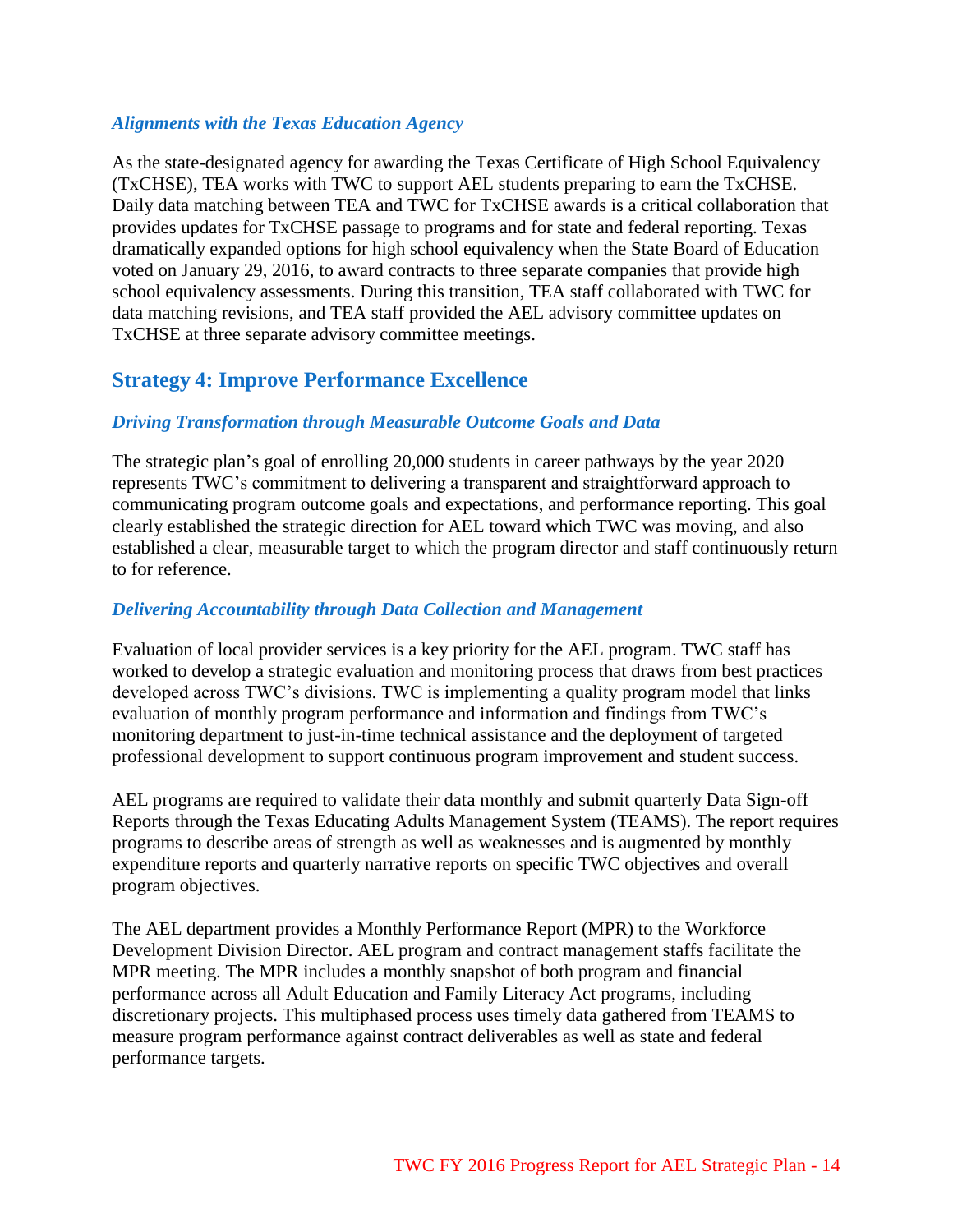The accountability process for poor performance or weak program management includes program support plans, technical assistance plans, and corrective actions. These actions include targeted technical assistance, directed professional development support, one-on-one training in specific areas of weakness or concern, and technical assistance visits by TWC staff to meet and address particular issues. Members must meet specific benchmarks for a period of four consecutive months to be removed from the remedial action.

Spotlight—Through the quality model, a provider that shows poor performance from month to month in reading or oral language scores will be advised by their TWC AEL program support specialist or assigned professional development specialist to schedule professional development in these areas. Once the program receives professional development services, the AEL department monitors program improvement to report in the MPR.

While local program improvement is perhaps the most direct means of assessing the quality and effectiveness of service delivery, improved performance itself relies on rigorous standards and quality of curriculum.

## *Enhancements to Standards and Curriculum*

To deliver the skills Texas employers demand and college success requires, TWC initiated longoverdue enhancements to the Texas AEL Content Standards (content standards) and reading and math curricula.

In 2015, TWC contracted with Texas State University to lead the standards revision project and they coordinated with public stakeholders and subject matter experts, including representatives from K-12 education, Developmental Education, Adult Education, Texas industries, and universities. The completed content standards included the content areas of English Language Arts and Literacy, Mathematics, and English as a Second Language and were aligned with the following state and national standards:

- Texas College and Career Readiness Standards
- Texas Essential Knowledge and Skills curriculum standards for public schools under the Elementary and Secondary Education Act of 1965
- Texas Certificate of High School Equivalency
- Texas Success Initiative Assessment
- Other recognized educational, college, and career performance indicators

The central purpose of the Texas AEL Content Standards was to raise the rigor of adult education content so that AEL participants are adequately prepared for enrollment in nonremedial, for-credit courses in postsecondary educational institutions, and are able to meet occupational and industry skill standards and certifications that are widely used and recognized by business and industry.

To support implementation of the content standards through curriculum revision, the Region VI Educational Service Center is leading the Focus on the Basics project to build capacity in local programs by developing curricula and professional development for reading and math teachers.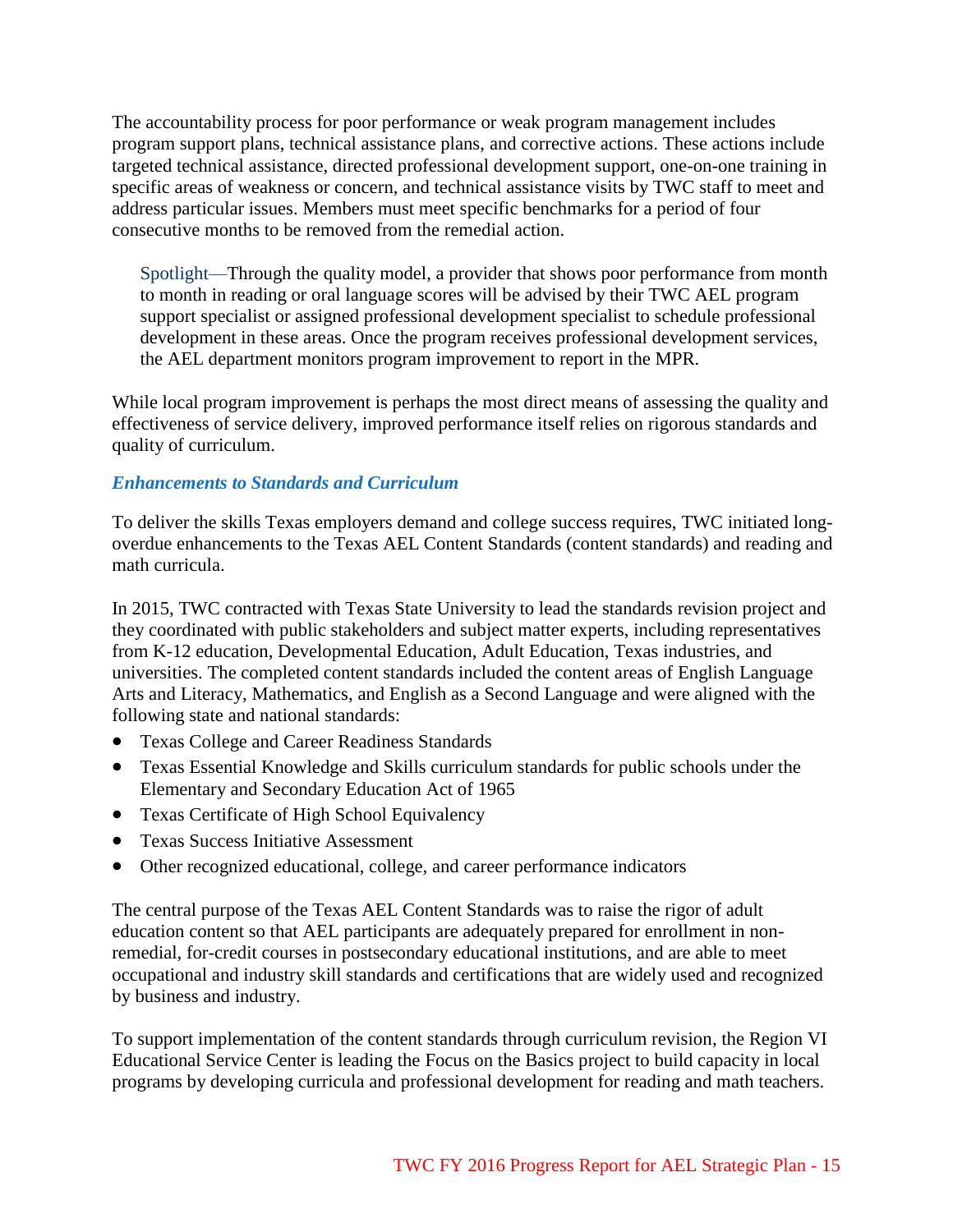A compendium project is under development for 2017 to align the new content standards with entry-level and middle skills jobs in specific in-demand industries in Texas.

# <span id="page-16-0"></span>**Conclusion**

TWC is committed to making long-term investments that enhance the providers' capacity to implement research-based models, including programs that support accelerated options, such as integrated education and training, workplace AEL, distance learning, and service models that support the career advancement of English language learners. These services are required of all AEL grant recipients statewide and promote the employment and postsecondary education and training advancement of students.

TWC will continue to encourage activities that uphold the following priorities, including those that leverage workforce development opportunities and efficiencies offered through concurrent enrollment:

- Expand integration with Boards and Workforce Solutions Offices, including concurrent enrollment in workforce system programs under WIOA, TANF, the state child care program, TAA, VR, and other Workforce Solutions Offices services
- Establish or expand partnerships with community colleges and other training organizations that create greater opportunities for adult learners to transition to postsecondary education and workforce training programs, including concurrent enrollment
- Develop innovative strategies to meet adult learners' needs, including strategies based on local resources that:
	- $\triangleright$  enhance, support, and use educational delivery mechanisms to facilitate immediate service delivery to students; or
	- facilitate the progress of students from standard AEL programs toward a service-delivery activity that results in employment, a training certificate or certification, or college degree.

To meet these objectives, AEL providers, Boards, and their community partners are working diligently to seek local solutions and find resources to support change and arrive at the outcomes they desire for their communities. TWC and its partner agencies are ready and well positioned to foster and support local innovation and service expansion to deliver the outcomes expected by students, their families, and their community and business stakeholders.